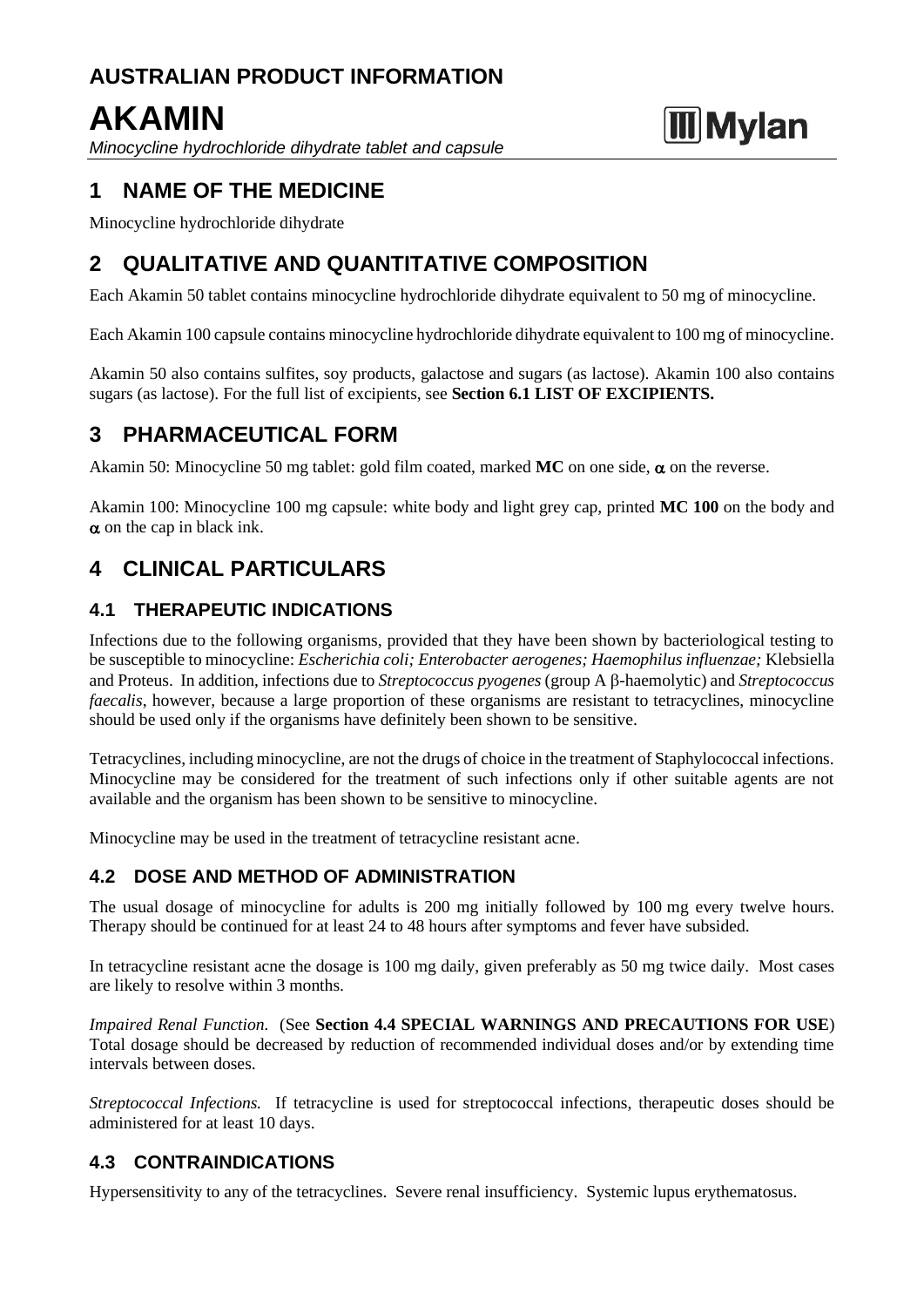Rare cases of benign intracranial hypertension have been reported after tetracyclines and after vitamin A or retinoids such as isotretinoin or etretinate. Concomitant treatment of tetracyclines and vitamin A or retinoids is therefore contraindicated (see **Section 4.4 SPECIAL WARNINGS AND PRECAUTIONS FOR USE**  and **Section 4.8 ADVERSE EFFECTS (UNDESIRABLE EFFECTS)**).

### **4.4 SPECIAL WARNINGS AND PRECAUTIONS FOR USE**

As with other antibiotic preparations, use of this drug may result in overgrowth of non-susceptible organisms, including fungi. If superinfection occurs, the antibiotic should be discontinued and appropriate therapy should be instituted.

#### **Discolouration of Teeth**

The use of tetracyclines during tooth development (last half of pregnancy, infancy and childhood to the age of 8 years) may cause permanent discolouration of the teeth (yellow-grey-brown). This adverse reaction is more common during long-term use of the drugs but has been observed following repeated short-term courses. Enamel hypoplasia has also been reported. Tetracyclines also accumulate in the growing skeleton. Tetracycline drugs, therefore, should not be used in this age group, unless other drugs are unlikely to be effective or are contraindicated.

#### **Hyperpigmentation**

Minocycline use has been associated with blue-black cutaneous hyperpigmentation. Most areas of the body may be affected, including the face. It has also been reported in nails, mucous membranes, hard palate and bone. The incidence varies but appears more likely to occur in patients with certain immunological conditions (rheumatoid arthritis, pemphigus and pemphigoid in particular), acne vulgaris and with prolonged use and/or higher doses. In many cases the cutaneous pigmentation is reversible or partially reversible on discontinuation of minocycline. Complete resolution may take several months or years.

#### **Photosensitivity**

Photosensitivity manifested by an exaggerated sunburn reaction has been observed in some individuals taking tetracyclines. Patients prone to exposure to direct sunlight or ultraviolet light should be advised that this reaction can occur with tetracycline drugs, and treatment should be discontinued at the first evidence of skin erythema.

Patients should be advised to avoid direct sunlight or ultraviolet light exposure if possible. Some reports suggest that, compared with other tetracyclines, minocycline may be less likely to produce photosensitivity.

#### **Enterocolitis**

The use of tetracyclines can cause severe enterocolitis due to resistant staphylococci.

#### **Colitis**

Antibiotic associated pseudomembranous colitis has been reported with many antibiotics including minocycline. A toxin produced with Clostridium difficile appears to be the primary cause. The severity of the colitis may range from mild to life threatening. It is important to consider this diagnosis in patients who develop diarrhoea or colitis in association with antibiotic use (this may occur up to several weeks after cessation of antibiotic therapy). Mild cases usually respond to drug discontinuation alone. However, in moderate to severe cases, appropriate therapy with a suitable oral antibacterial agent effective against Clostridium difficile should be considered. Fluids, electrolytes and protein replacement should be provided when indicated.

Drugs which delay peristalsis, e.g. opiates and diphenoxylate with atropine (Lomotil) may prolong and/or worsen the condition and should not be used.

#### **Central Nervous System Effects**

Central nervous system side effects including light-headedness, dizziness or vertigo have been reported with minocycline therapy. Patients who experience these symptoms should be cautioned about driving vehicles or using hazardous machinery while on minocycline therapy. These symptoms may disappear during therapy and usually disappear rapidly when the drug is discontinued.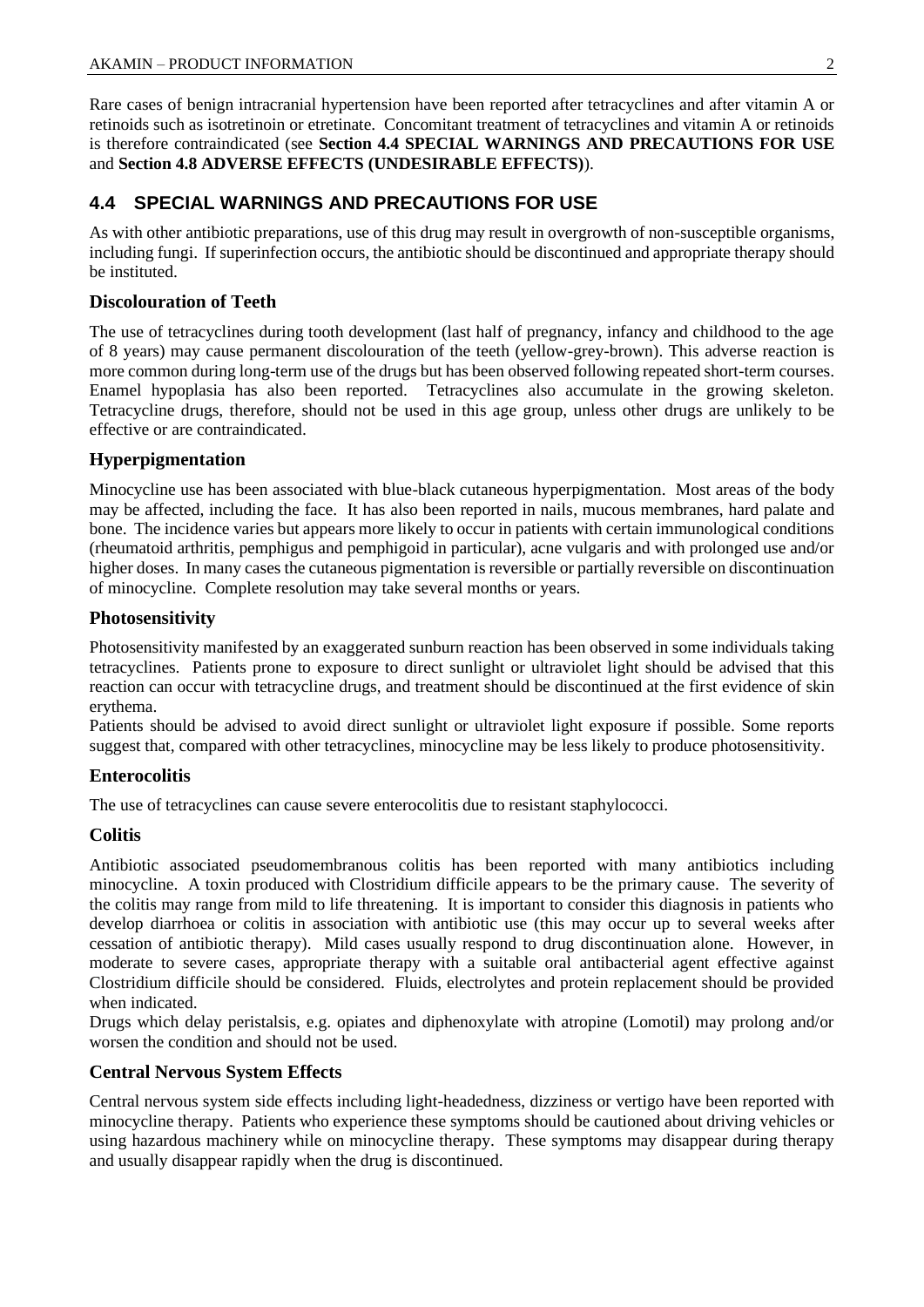#### *Other CNS*

Pseudotumour cerebri (benign intracranial hypertension) in adults has been associated with the use of tetracyclines including minocycline. The usual clinical manifestations are headache and blurred vision. Bulging fontanelles have been associated with the use of tetracyclines in infants. While both of these conditions and related symptoms usually resolve soon after discontinuation of the tetracycline, the possibility for permanent sequelae exists. Headache (not related to pseudotumour cerebri) has also been reported. Decreased hearing has been reported in patients on minocycline therapy.

#### **Anticoagulant Therapy**

Patients who are on anticoagulant therapy may require downward adjustment of their anticoagulant dosage, because tetracyclines have been shown to depress plasma prothrombin activity. In long-term therapy, periodic laboratory evaluation of organ systems, including haematopoietic, renal and hepatic studies, should be performed.

#### **Syphilis**

In venereal diseases when coexistent syphilis is suspected, darkfield examination should be done before treatment is started and the blood serology repeated monthly for at least 4 months.

#### **Staphylococcal Infection**

Tetracycline is not the drug of choice in the treatment of any type of staphylococcal infection.

#### **Streptococcal Infection**

If a tetracycline is used for the treatment of infections due to group A  $\beta$ -haemolytic streptococci (*S. pyogenes*) (see **Section 4.1 THERAPEUTIC INDICATIONS**), treatment should continue for 10 days.

#### **Use in Hepatic Impairment**

*Hepatotoxicity.* Hepatotoxicity has been reported with minocycline, therefore, minocycline should be used with caution in patients with hepatic dysfunction and in conjunction with other hepatotoxic drugs

#### **Use in Renal Impairment**

If renal impairment exists, even usual doses may lead to excessive systemic accumulation of the drug and possible hepatic toxicity. As with all tetracyclines, (except doxycycline), minocycline should be avoided in patients with renal failure.

The antianabolic action of tetracyclines may cause an increase in serum urea. This effect may be enhanced by diuretics.

In patients with significantly impaired renal function, higher serum levels of tetracyclines may lead to azotaemia, hyperphosphatemia and acidosis.

#### **Use in the Elderly**

No data available.

#### **Paediatric Use**

(See **Section 4.4 SPECIAL WARNINGS AND PRECAUTIONS FOR USE** and **Section 4.6 FERTILITY, PREGNANCY AND LACTATION – Use in Pregnancy** about use during tooth development). All tetracyclines form a stable calcium complex in any bone forming tissue. A decrease in the fibula growth rate has been observed in premature infants given oral tetracycline in doses of 25 mg/kg every six hours. This reaction was shown to be reversible when the drug was discontinued.

#### **Effects on Laboratory Tests**

No data available.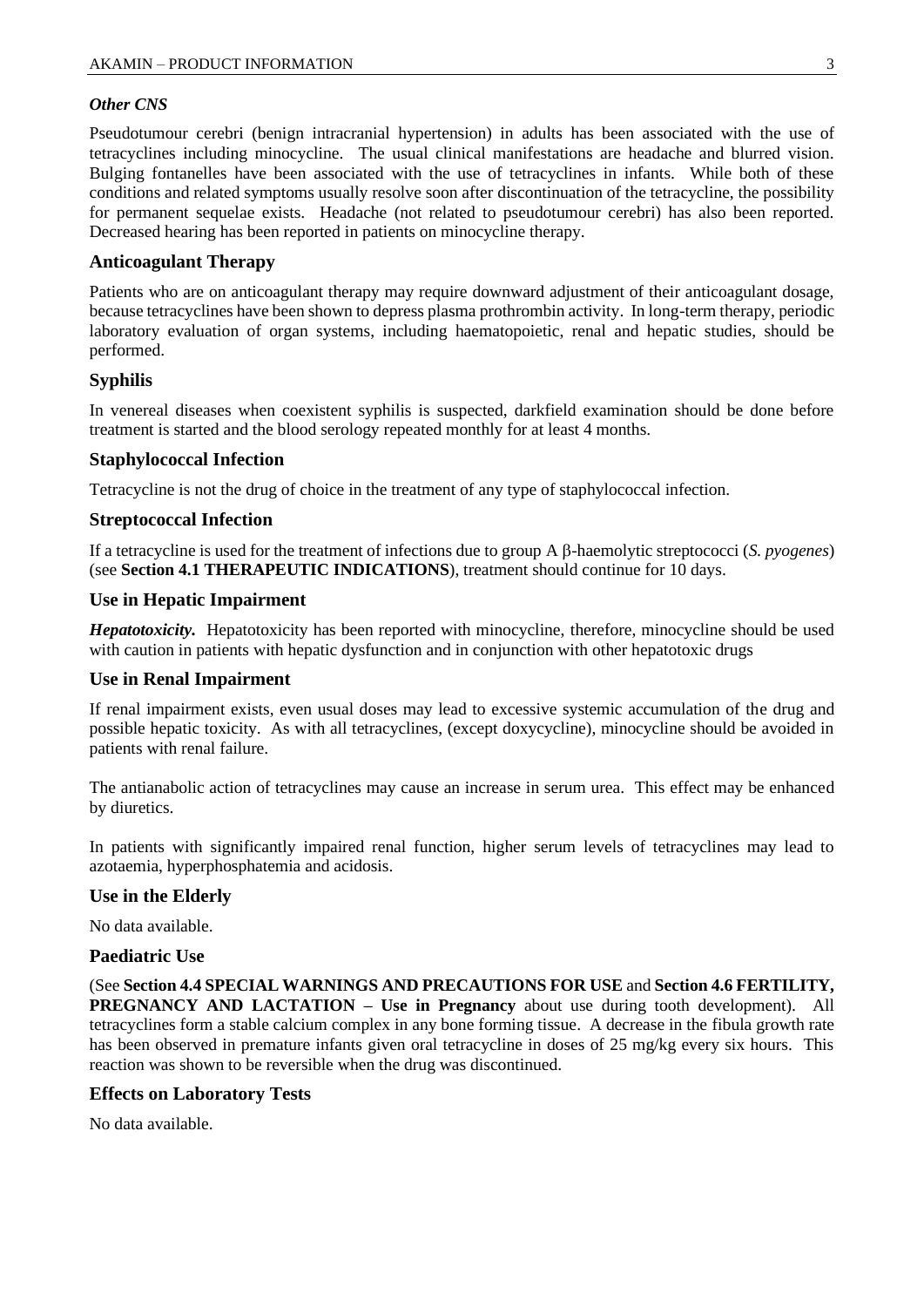# **4.5 INTERACTIONS WITH OTHER MEDICINES AND OTHER FORMS OF INTERACTIONS**

#### **Anticoagulants**

Patients who are on anticoagulant therapy may require downward adjustment of their anticoagulant dosage, as tetracyclines have been shown to depress plasma prothrombin activity.

#### **Aluminium, Calcium, Magnesium, Iron**

Antacids containing aluminium, calcium or magnesium and preparations containing iron impair absorption and should not be given to patients taking oral tetracycline.

#### **Etretinate and Isotretinoin**

Administration of etretinate and isotretinoin should be avoided shortly before, during, and shortly after minocycline therapy. Each drug alone has been associated with *Psuedotumour cerebri* (See **Section 4.4 SPECIAL WARNINGS AND PRECAUTIONS FOR USE**).

#### **Methoxyflurane**

The concurrent use of tetracycline and methoxyflurane has been reported to result in fatal renal toxicity.

#### **Food and Dairy**

Food and dairy products do not appear to significantly influence the absorption of minocycline.

#### **Penicillin**

It is advisable to avoid giving tetracyclines concomitantly with penicillin, as bacteriostatic drugs may interfere with the bactericidal action of penicillin.

#### **Oral Contraceptives**

Reduced efficacy and increased incidence of breakthrough bleeding has been suggested with concomitant use of tetracycline and oral contraceptive preparations. Consideration should therefore be given to using an additional mechanical form of contraception whilst on Akamin therapy.

### **4.6 FERTILITY, PREGNANCY AND LACTATION**

#### **Effects on Fertility**

No data available.

#### **Use in Pregnancy (Category D)**

Safe use in pregnancy has not been established. Tetracyclines are safe for use during the first 18 weeks of pregnancy after which they cause discolouration of the baby's teeth. These products should be avoided during the second and third trimesters of pregnancy.

*Australian categorisation definition of Category D.* Drugs which have caused, are suspected to have caused or may be expected to cause, an increased incidence of human foetal malformations or irreversible damage. These drugs may also have adverse pharmacological effects. Accompanying texts should be consulted for further details.

#### **Use in Lactation**

Tetracyclines are present in the milk of lactating women who are taking a drug in this class.

# **4.7 EFFECTS ON ABILITY TO DRIVE AND USE MACHINES**

The effects of this medicine on a person's ability to drive and use machines were not assessed as part of its registration.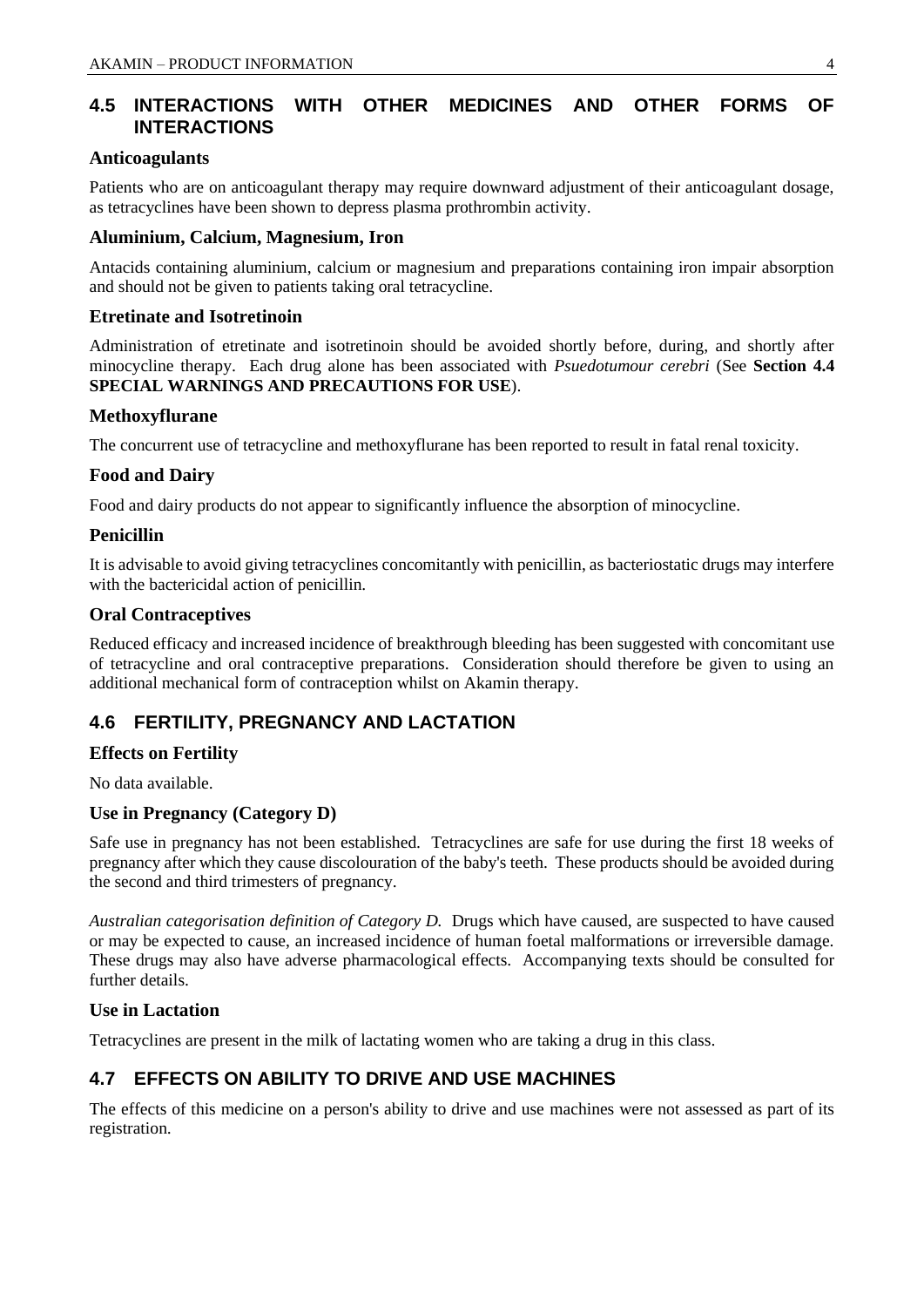# **4.8 ADVERSE EFFECTS (UNDESIRABLE EFFECTS)**

The adverse reactions profile of minocycline is generally similar to that of tetracyclines, except for a significantly higher incidence of vestibular adverse effects, e.g. dizziness, vertigo and ataxia (see **Section 4.4 SPECIAL WARNINGS AND PRECAUTIONS FOR USE**).

#### *Gastrointestinal*

Anorexia, nausea, vomiting, diarrhoea, glossitis, dysphagia, enterocolitis, pancreatitis, and inflammatory lesions (with monilial overgrowth) in the anogenital region. These reactions have been caused by both the oral and parenteral administration of tetracyclines. Oesophagitis and oesophageal ulceration have been reported rarely.

#### *Hepatic*

Increases in liver enzymes, hepatitis and acute liver failure have been reported. Autoimmune hepatitis with lupus-like symptoms and acute hypersensitivity hepatitis associated with eosinophilia and dermatitis have been reported rarely.

#### *Dermatological*

Maculopapular and erythematous rashes. Exfoliative dermatitis has been reported but is uncommon. Photosensitivity (see **Section 4.4 SPECIAL WARNINGS AND PRECAUTIONS FOR USE**). Lesions occurring on the glans penis have caused balanitis. Fixed drug eruptions, erythema multiforme and Stevens-Johnson Syndrome have been reported. Pigmentation of the skin and mucous membranes, as well as nail discolouration, have been reported (see **Section 4.4 SPECIAL WARNINGS AND PRECAUTIONS FOR USE**).

#### *Dental*

Discolouration of teeth (yellow-grey-brown) and/or enamel hypoplasia have been reported in infants and children to the age of 8 years. Tooth discolouration has also been reported in adults.

#### *Renal*

Rise in serum urea has been reported, and is apparently dose related (see **Section 4.4 SPECIAL WARNINGS AND PRECAUTIONS FOR USE**). Tetracyclines may aggravate pre-existing renal failure. Nephrotoxicity has also occurred in association with "acute fatty liver" related to the use of tetracycline in high doses. Degraded tetracycline may result in renal tubular damage and a "Fanconi-like" syndrome. Reversible acute renal failure has been reported.

#### *Hypersensitivity*

Urticaria, angioneurotic oedema, anaphylaxis, anaphylactoid purpura, pericarditis, polyarthralgia, pulmonary infiltrates with eosinophilia and exacerbation of systemic lupus erythrematosus have been reported. A reversible lupus-like syndrome has been reported.

#### *Haematological*

Agranulocytosis, haemolytic anaemia, thrombocytopenia, neutropenia and eosinophilia have been reported.

#### *Central Nervous System*

Convulsions, hypesthesia, dizziness, paresthesia, sedation, and vertigo. Bulging fontanelles in infants and benign intracranial hypertension (the usual clinical manifestations are headache and blurred vision) in adults have been reported. Decreased hearing and headache (not related to benign intracranial hypertension) have also been reported (See **Section 4.4 SPECIAL WARNINGS AND PRECAUTIONS FOR USE**).

#### *Other*

When given over prolonged periods, tetracyclines have been reported to produce brown/black microscopic discolouration of thyroid glands. No abnormalities of thyroid function studies are known to occur, but the potential for such an effect cannot be excluded.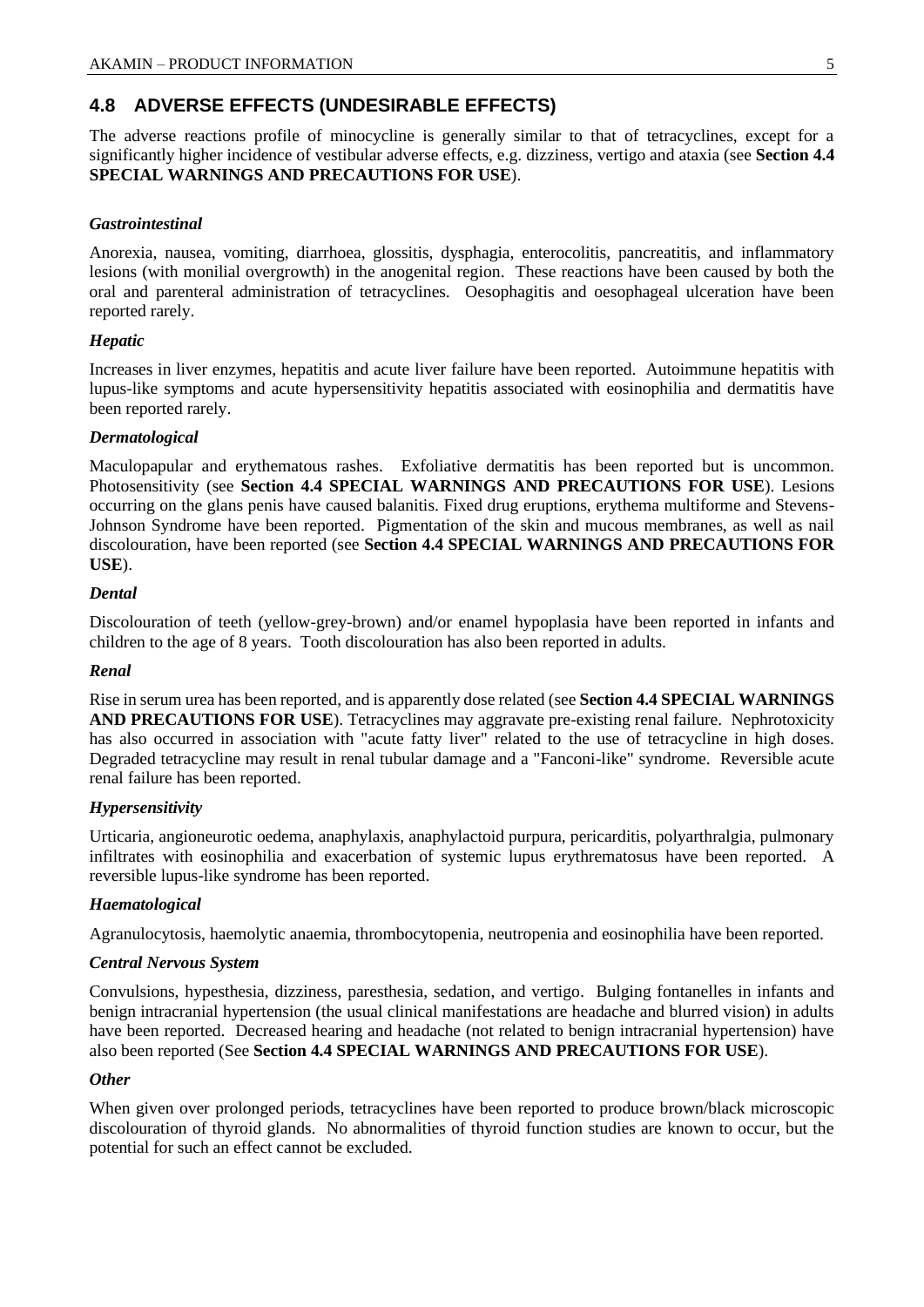#### **Reporting Suspected Adverse Effects**

Reporting suspected adverse reactions after registration of the medicinal product is important. It allows continued monitoring of the benefit-risk balance of the medicinal product. Healthcare professionals are asked to report any suspected adverse reactions at [www.tga.gov.au/reporting-problems.](http://www.tga.gov.au/reporting-problems)

### **4.9 OVERDOSE**

Maximum dosage should not exceed 400 mg/day.

*Symptoms and Signs of Acute Overdosage.* May include nausea, vomiting, abdominal pain, hypotension, lethargy, coma, acidosis and azotaemia without a concomitant rise in creatinine.

*Treatment of Acute Overdose.* No specific antidote. General supportive care includes maintenance of clear airway, adequate respiration, circulation and renal function.

For information on the management of overdose, contact the Poisons Information Centre on 13 11 26 (Australia).

# **5 PHARMACOLOGICAL PROPERTIES**

### **5.1 PHARMACODYNAMIC PROPERTIES**

#### **Mechanism of Action**

Minocycline hydrochloride dihydrate is a semisynthetic derivative of the broad spectrum antibiotic, tetracycline.

#### *Microbiology*

Like other tetracyclines, minocycline is primarily bacteriostatic and is thought to exert its antimicrobial effect by protein synthesis inhibition.

Minocycline is active against a wide range of Gram-negative and Gram-positive organisms. It is active against a proportion of *Staphylococcus aureus* organisms which are resistant to other tetracyclines. Except for this difference, it shares the antimicrobial spectra and cross resistance common to other tetracyclines.

Because many strains of the Gram-negative and Gram-positive microorganisms have been shown to be resistant to tetracyclines, culture and susceptibility tests are especially recommended. Resistance levels in an individual may also be influenced by previous antibiotic exposure.

#### *Microbiology, Susceptibility Tests*

*Dilution or Diffusion Techniques.* Either quantitative (MIC) or breakpoint, should be used following a regularly updated, recognised and standardised method (e.g. NCCLS). Standardised susceptibility test procedures require the use of laboratory control microorganisms to control the technical aspects of the laboratory procedures.

A report of "Susceptible" indicates that the pathogen is likely to be inhibited if the antimicrobial compound in the blood reaches the concentrations usually achievable. A report of "Intermediate" indicates that the result should be considered equivocal, and if the microorganism is not fully susceptible to alternative, clinically feasible drugs, the test should be repeated. This category implies possible clinical applicability in body sites where the drug is physiologically concentrated or in situations where high dosage of drug can be used. This category also provides a buffer zone, which prevents small-uncontrolled technical factors from causing major discrepancies in interpretation. A report of "Resistant" indicates that the pathogen is not likely to be inhibited if the antimicrobial compound in the blood reaches the concentrations usually achievable; other therapy should be selected.

Note: The prevalence of resistance may vary geographically for selected species and local information on resistance is desirable, particularly when treating severe infections.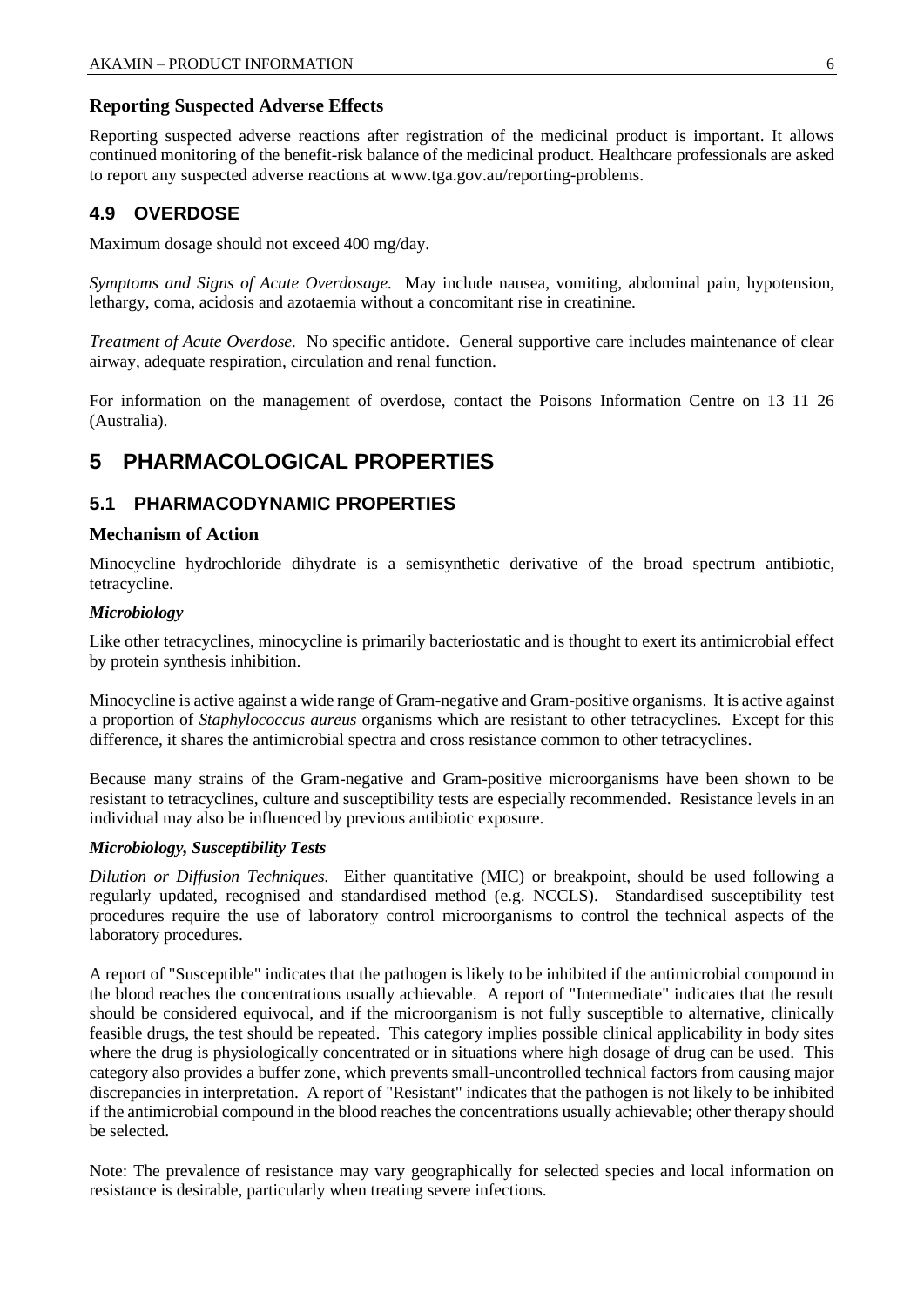#### **Clinical Trials**

No data available.

### **5.2 PHARMACOKINETIC PROPERTIES**

#### **Absorption**

Following oral administration of a single minocycline 200 mg dose, mean peak plasma levels of approximately 4 microgram/mL were achieved in one to four hours.

With oral doses of 100 mg twice daily, it has been reported that steady state levels were achieved in approximately five days; mean peak serum levels were higher in women (3.4 microgram/mL) than in men (2.45 microgram/mL).

#### **Distribution**

Minocycline is widely distributed in body tissues. Approximately 75% of the minocycline in plasma is protein bound.

#### **Metabolism**

A number of metabolites of minocycline have been isolated from urine. Therefore, metabolism appears to be a significant mechanism of clearance of minocycline in contrast to other tetracycline derivatives.

The plasma half-life of minocycline is approximately 13 hours.

#### **Excretion**

Less than 10% of the administered dose is excreted in the urine. Minocycline is excreted in the bile and undergoes enterohepatic circulation. Approximately 35% of an administered dose is excreted in the faeces.

### **5.3 PRECLINICAL SAFETY DATA**

#### **Genotoxicity**

No data available.

#### **Carcinogenicity**

No data available.

# **6 PHARMACEUTICAL PARTICULARS**

#### **6.1 LIST OF EXCIPIENTS**

Akamin 50 mg tablets contain the following inactive ingredients: lactose monohydrate, sodium starch glycollate, povidone, microcrystalline cellulose, sodium lauryl sulfate, magnesium stearate and Opadry Orange OY-23022.

Akamin 100 mg capsules contain the following inactive ingredients: lactose monohydrate, maize starch, magnesium stearate, titanium dioxide, iron oxide black, sodium lauryl sulfate, colloidal anhydrous silica, potable water, gelatin, TekPrint SW-9008 Black Ink (ARTG PI 2328) and TekPrint SW-9009 Black Ink (ARTG PI 2343).

#### **6.2 INCOMPATIBILITIES**

See **Section 4.5 INTERACTIONS WITH OTHER MEDICINES AND OTHER FORMS OF INTERACTIONS.**

#### **6.3 SHELF LIFE**

In Australia, information on the shelf life can be found on the public summary of the Australian Register of Therapeutic Goods (ARTG). The expiry date can be found on the packaging.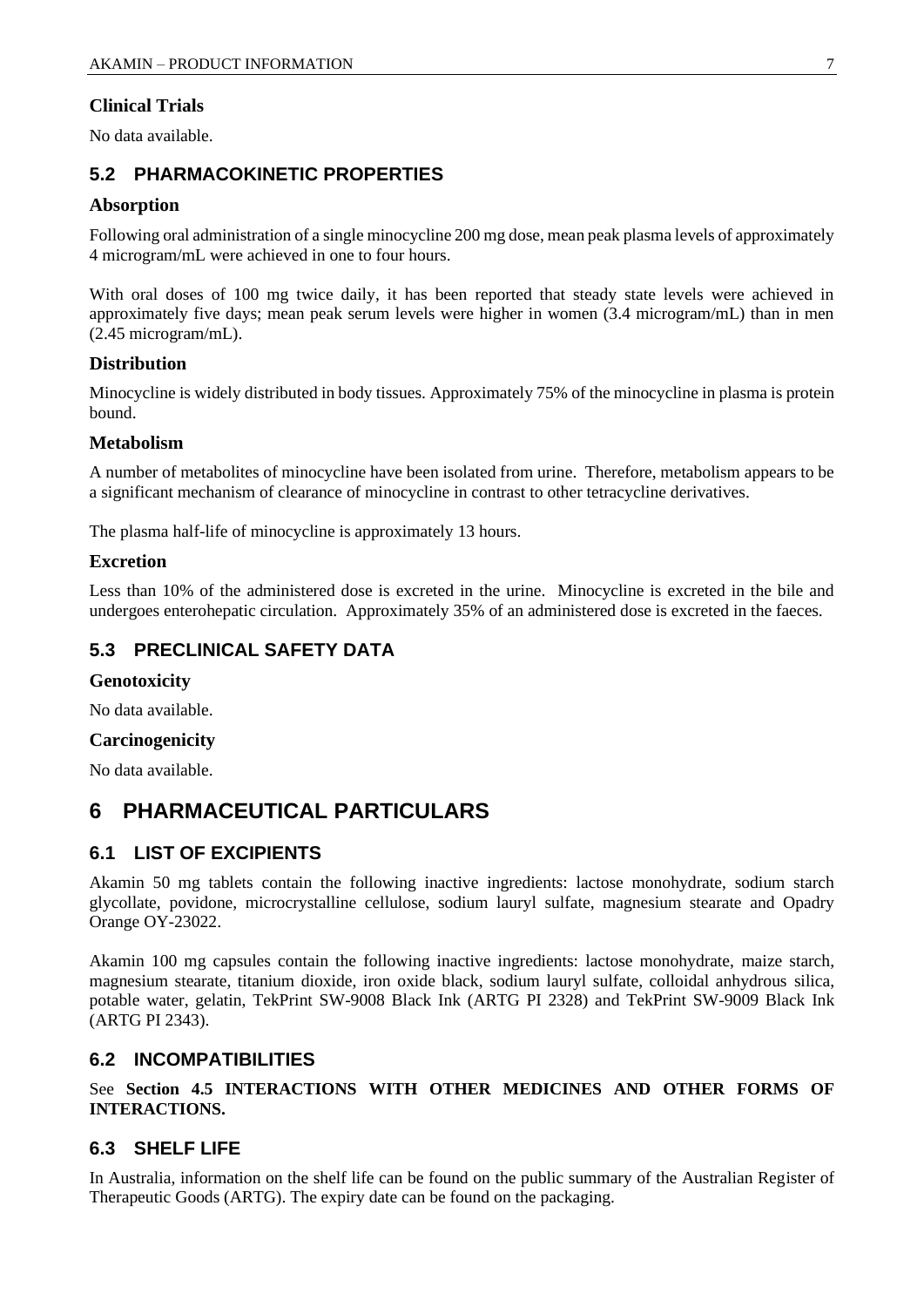### **6.4 SPECIAL PRECAUTIONS FOR STORAGE**

Store below 25°C.

### **6.5 NATURE AND CONTENTS OF CONTAINER**

Akamin 50: HDPE bottle containing 60 tablets.

Akamin 100: HDPE bottle and PVC/PVDC/Al blister pack containing 11 capsules.

Some strengths, pack sizes and/or pack types may not be marketed.

### **6.6 SPECIAL PRECAUTIONS FOR DISPOSAL**

In Australia, any unused medicine or waste material should be disposed of by taking it to your local pharmacy.

### **6.7 PHYSICOCHEMICAL PROPERTIES**

Minocycline hydrochloride dihydrate is a yellow crystalline powder which is sparingly soluble in water, slightly soluble in alcohol. It dissolves in solutions of alkali hydroxides and carbonates.

#### **Chemical Structure**

Chemical name : (4*S*,4a*S*,5a*R*,12a*S*)-4,7-bis(dimethylamino)-3,10,12,12a-tetrahydroxy-1,11-dioxo-

1,4,4a,5,5a,6,11,12a-octahydrotetracene-2-carboxamide





Molecular formula :  $C_{23}H_{27}N_3O_7.HCl$ 

Molecular weight : 493.95

#### **CAS Number**

13614-98-7

# **7 MEDICINE SCHEDULE (POISONS STANDARD)**

S4 (Prescription Only Medicine)

# **8 SPONSOR**

#### **Alphapharm Pty Ltd**

Level 1, 30 The Bond

30-34 Hickson Road

Millers Point NSW 2000

www.mylan.com.au